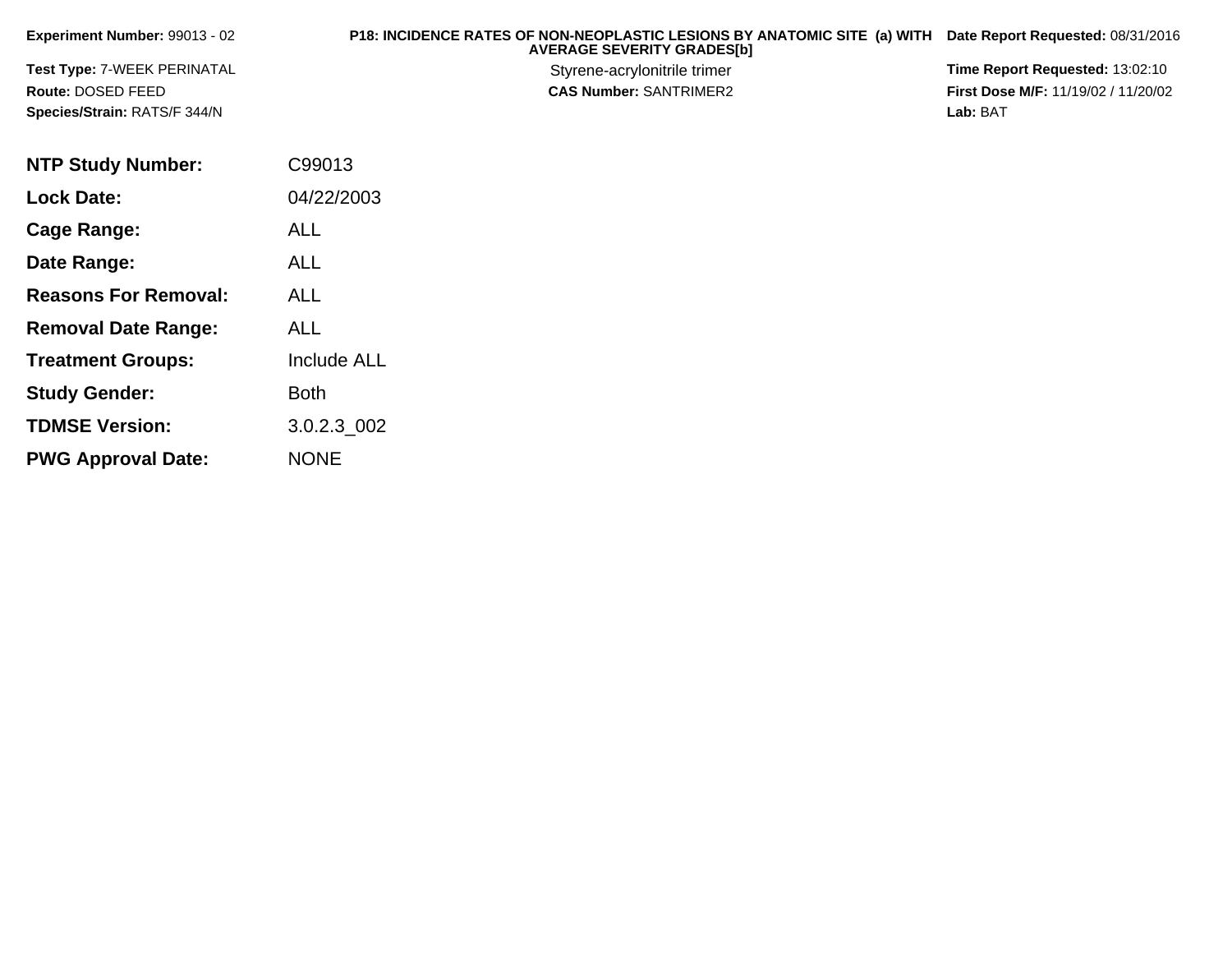| Experiment Number: 99013 - 02                                                                                                                                            |                                    | P18: INCIDENCE RATES OF NON-NEOPLASTIC LESIONS BY ANATOMIC SITE (a) WITH Date Report Requested: 08/31/2016 |                                                                        |                  |                  |                                    |
|--------------------------------------------------------------------------------------------------------------------------------------------------------------------------|------------------------------------|------------------------------------------------------------------------------------------------------------|------------------------------------------------------------------------|------------------|------------------|------------------------------------|
| Test Type: 7-WEEK PERINATAL<br>Route: DOSED FEED<br>Species/Strain: RATS/F 344/N                                                                                         |                                    | Lab: BAT                                                                                                   | Time Report Requested: 13:02:10<br>First Dose M/F: 11/19/02 / 11/20/02 |                  |                  |                                    |
| <b>FISCHER 344 RATS MALE</b>                                                                                                                                             | 0_PPM PUPS                         | 250 PPM PUPS                                                                                               | 500 PPM PUPS                                                           | 1000 PPM PUPS    | 2000 PPM PUPS    | 4000 PPM PUPS                      |
| <b>Disposition Summary</b>                                                                                                                                               |                                    |                                                                                                            |                                                                        |                  |                  |                                    |
| <b>Animals Initially In Study</b><br><b>Early Deaths</b><br><b>Moribund Sacrifice</b>                                                                                    | 10                                 | 10                                                                                                         | 10                                                                     | 10               | 10               | 10<br>1                            |
| <b>Survivors</b><br><b>Terminal Sacrifice</b><br><b>Animals Examined Microscopically</b>                                                                                 | 10<br>10                           | 10<br>10                                                                                                   | 10<br>10                                                               | 10<br>10         | 10<br>10         | 9<br>10                            |
| <b>ALIMENTARY SYSTEM</b>                                                                                                                                                 |                                    |                                                                                                            |                                                                        |                  |                  |                                    |
| Liver<br>Depletion Glycogen                                                                                                                                              | (10)                               | (10)                                                                                                       | (10)                                                                   | (10)             | (10)             | (10)<br>1[4.0]                     |
| Fatty Change<br>Hematopoietic Cell Proliferation<br>Hepatodiaphragmatic Nodule                                                                                           | 6[1.2]<br>3[1.3]<br>$\overline{2}$ | 2[1.0]<br>5[1.0]                                                                                           | 7[1.0]                                                                 | 2[1.0]<br>5[1.0] | 2[1.0]<br>3[1.0] | 9[2.2]<br>9[1.0]<br>$\overline{2}$ |
| Inflammation, Chronic Active<br>Hepatocyte, Atrophy                                                                                                                      | 1[1.0]                             | 5[1.0]                                                                                                     | 1[1.0]                                                                 | 1[1.0]           | 9[1.0]           | 4[1.0]<br>1[3.0]                   |
| CARDIOVASCULAR SYSTEM                                                                                                                                                    |                                    |                                                                                                            |                                                                        |                  |                  |                                    |
| None                                                                                                                                                                     |                                    |                                                                                                            |                                                                        |                  |                  |                                    |
| <b>ENDOCRINE SYSTEM</b>                                                                                                                                                  |                                    |                                                                                                            |                                                                        |                  |                  |                                    |
| None                                                                                                                                                                     |                                    |                                                                                                            |                                                                        |                  |                  |                                    |
| <b>GENERAL BODY SYSTEM</b>                                                                                                                                               |                                    |                                                                                                            |                                                                        |                  |                  |                                    |
| None                                                                                                                                                                     |                                    |                                                                                                            |                                                                        |                  |                  |                                    |
| <b>GENITAL SYSTEM</b>                                                                                                                                                    |                                    |                                                                                                            |                                                                        |                  |                  |                                    |
| Epididymis<br>a - Number of animals examined microscopically at site and number of animals with lesion<br>b-Average severity grade(1-minimal;2-mild;3-moderate;4-marked) | (10)                               | (0)<br>Page 2                                                                                              | (0)                                                                    | (10)             | (10)             | (10)                               |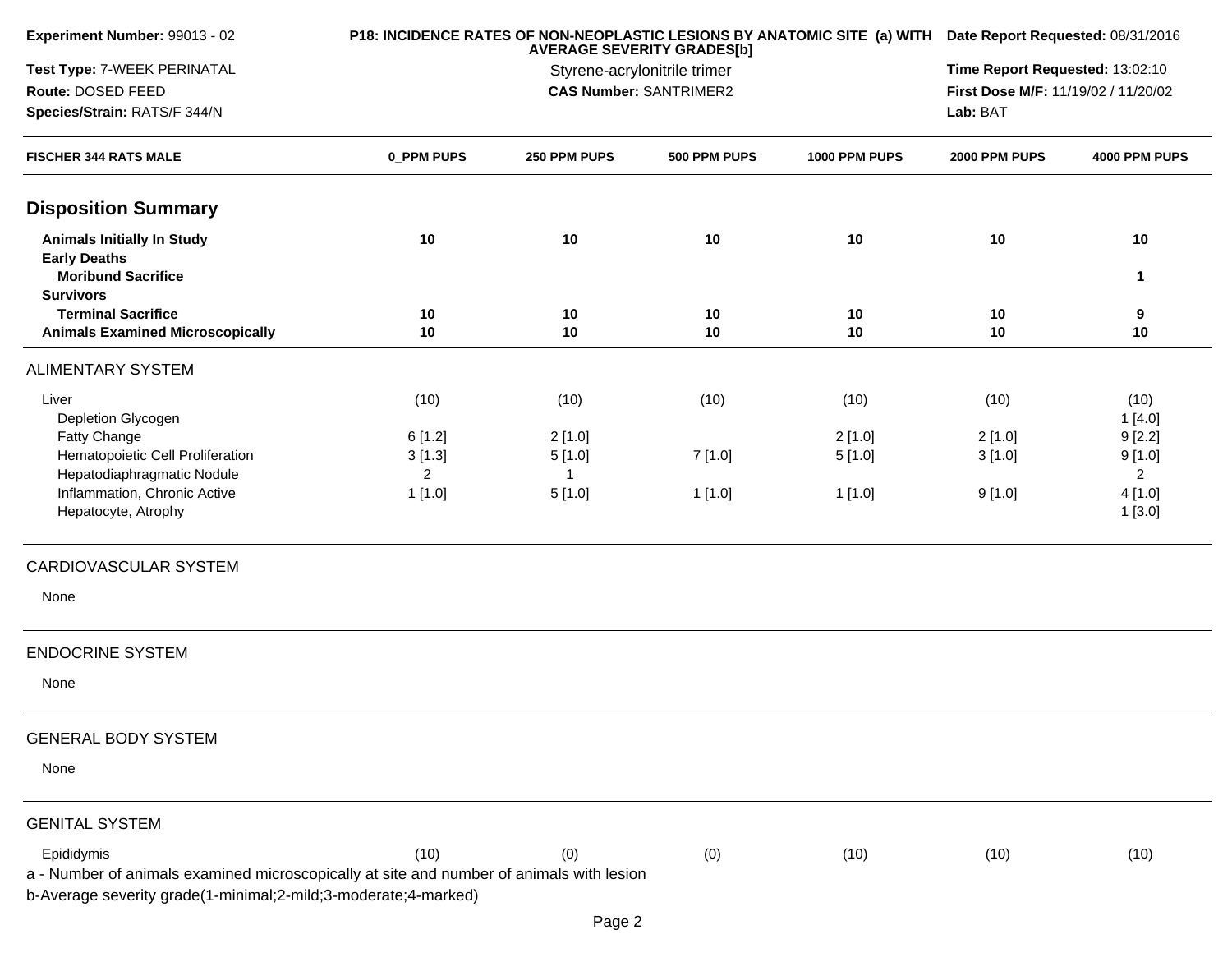| Experiment Number: 99013 - 02                                |            |                                                               | P18: INCIDENCE RATES OF NON-NEOPLASTIC LESIONS BY ANATOMIC SITE (a) WITH Date Report Requested: 08/31/2016 |               |               |               |
|--------------------------------------------------------------|------------|---------------------------------------------------------------|------------------------------------------------------------------------------------------------------------|---------------|---------------|---------------|
| Test Type: 7-WEEK PERINATAL                                  |            |                                                               | Time Report Requested: 13:02:10                                                                            |               |               |               |
| Route: DOSED FEED                                            |            | Styrene-acrylonitrile trimer<br><b>CAS Number: SANTRIMER2</b> |                                                                                                            |               |               |               |
| Species/Strain: RATS/F 344/N<br><b>FISCHER 344 RATS MALE</b> |            |                                                               |                                                                                                            |               | Lab: BAT      |               |
|                                                              | 0 PPM PUPS | 250 PPM PUPS                                                  | 500 PPM PUPS                                                                                               | 1000 PPM PUPS | 2000 PPM PUPS | 4000 PPM PUPS |
| Atrophy                                                      |            |                                                               |                                                                                                            |               | 2[2.0]        | 10 [2.9]      |
| Prostate                                                     | (10)       | (0)                                                           | (0)                                                                                                        | (0)           | (10)          | (10)          |
| Atrophy                                                      |            |                                                               |                                                                                                            |               |               | 8[1.0]        |
| Inflammation                                                 |            |                                                               |                                                                                                            |               | 1[1.0]        |               |
| Seminal Vesicle                                              | (10)       | (0)                                                           | (0)                                                                                                        | (10)          | (10)          | (10)          |
| Atrophy                                                      |            |                                                               |                                                                                                            | 1[1.0]        | 10[1.1]       | 10 [2.0]      |
| <b>Testes</b>                                                | (10)       | (0)                                                           | (0)                                                                                                        | (10)          | (10)          | (10)          |
| Germinal Epithelium, Hypoplasia                              | 1[1.0]     |                                                               |                                                                                                            |               | 10 [1.6]      | 10 [2.1]      |
| <b>HEMATOPOIETIC SYSTEM</b>                                  |            |                                                               |                                                                                                            |               |               |               |
| Spleen                                                       | (10)       | (0)                                                           | (0)                                                                                                        | (10)          | (10)          | (10)          |
| Hematopoietic Cell Proliferation                             | 10 [1.3]   |                                                               |                                                                                                            | 10[1.1]       | 10 [1.8]      | 10 [2.2]      |
| Lymphoid Follicle, Depletion Cellular                        |            |                                                               |                                                                                                            |               |               | 7[1.6]        |
| Thymus                                                       | (10)       | (0)                                                           | (0)                                                                                                        | (0)           | (10)          | (10)          |
| Atrophy                                                      |            |                                                               |                                                                                                            |               |               | 9[2.0]        |
| <b>INTEGUMENTARY SYSTEM</b>                                  |            |                                                               |                                                                                                            |               |               |               |
| None                                                         |            |                                                               |                                                                                                            |               |               |               |
| MUSCULOSKELETAL SYSTEM                                       |            |                                                               |                                                                                                            |               |               |               |
| <b>Skeletal Muscle</b>                                       | (10)       |                                                               |                                                                                                            |               |               | (10)          |
| Atrophy                                                      |            | (0)                                                           | (0)                                                                                                        | (0)           | (0)           | 1[2.0]        |
| NERVOUS SYSTEM                                               |            |                                                               |                                                                                                            |               |               |               |
| <b>Brain</b>                                                 | (10)       | (10)                                                          | (10)                                                                                                       | (10)          | (10)          | (10)          |
| Cerebrum, Developmental Malformation                         |            | 4[1.0]                                                        | 3[1.0]                                                                                                     | 7[1.0]        | 1[1.0]        | 7[1.6]        |
|                                                              |            |                                                               |                                                                                                            |               |               |               |
|                                                              |            |                                                               |                                                                                                            |               |               |               |

RESPIRATORY SYSTEM

a - Number of animals examined microscopically at site and number of animals with lesion

b-Average severity grade(1-minimal;2-mild;3-moderate;4-marked)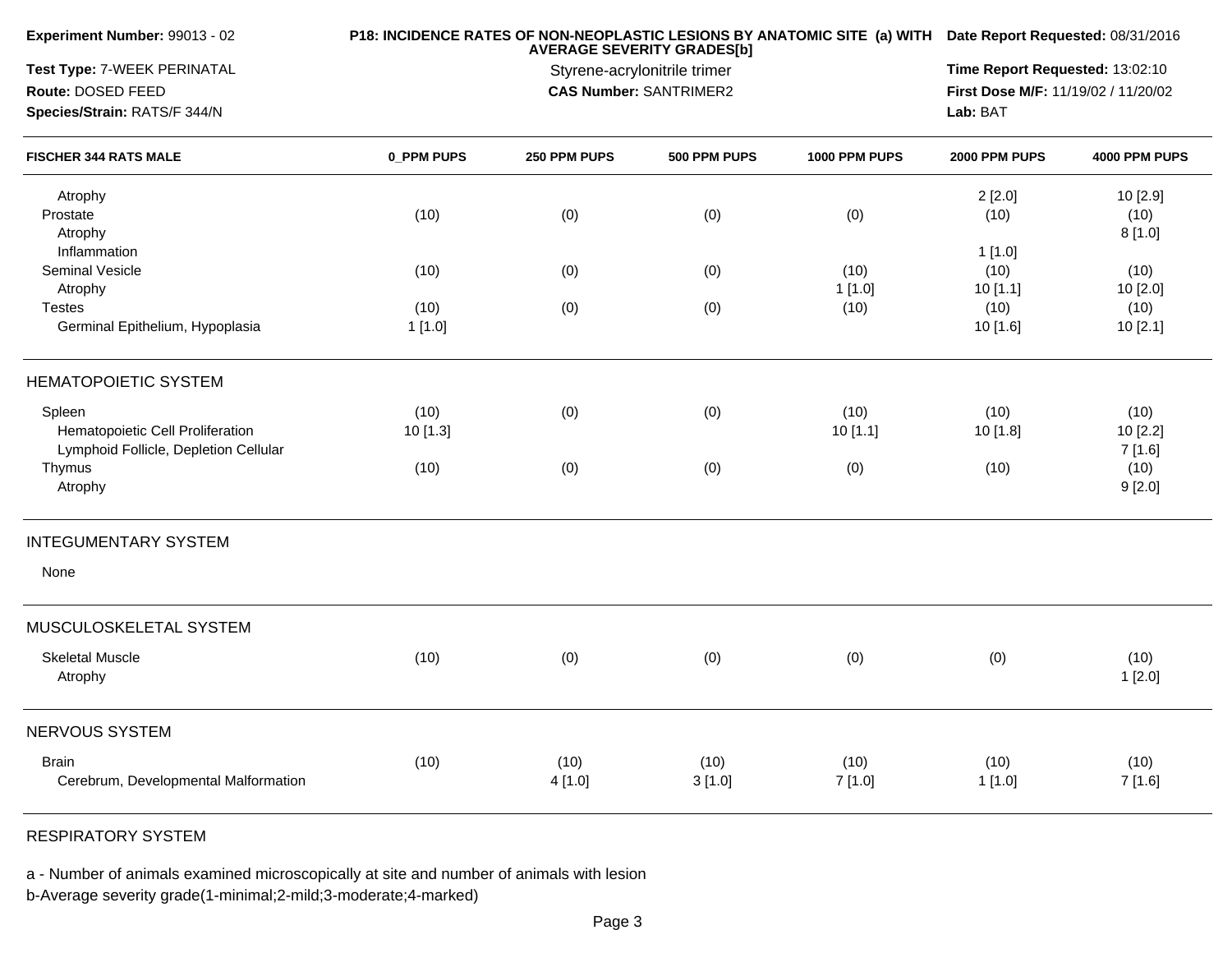| Experiment Number: 99013 - 02 |            | P18: INCIDENCE RATES OF NON-NEOPLASTIC LESIONS BY ANATOMIC SITE (a) WITH Date Report Requested: 08/31/2016 |                               |               |               |                                     |  |  |
|-------------------------------|------------|------------------------------------------------------------------------------------------------------------|-------------------------------|---------------|---------------|-------------------------------------|--|--|
| Test Type: 7-WEEK PERINATAL   |            | Styrene-acrylonitrile trimer                                                                               |                               |               |               | Time Report Requested: 13:02:10     |  |  |
| Route: DOSED FEED             |            |                                                                                                            | <b>CAS Number: SANTRIMER2</b> |               |               | First Dose M/F: 11/19/02 / 11/20/02 |  |  |
| Species/Strain: RATS/F 344/N  |            |                                                                                                            |                               |               | Lab: BAT      |                                     |  |  |
| <b>FISCHER 344 RATS MALE</b>  | 0 PPM PUPS | 250 PPM PUPS                                                                                               | 500 PPM PUPS                  | 1000 PPM PUPS | 2000 PPM PUPS | 4000 PPM PUPS                       |  |  |
| None                          |            |                                                                                                            |                               |               |               |                                     |  |  |
| SPECIAL SENSES SYSTEM         |            |                                                                                                            |                               |               |               |                                     |  |  |
| None                          |            |                                                                                                            |                               |               |               |                                     |  |  |
| <b>URINARY SYSTEM</b>         |            |                                                                                                            |                               |               |               |                                     |  |  |
| Kidney                        | (10)       | (0)                                                                                                        | (10)                          | (10)          | (10)          | (10)                                |  |  |
| Atrophy                       |            |                                                                                                            |                               |               |               | 10[1.1]                             |  |  |
| Mineralization                |            |                                                                                                            | 1[1.0]                        |               |               | 1[1.0]                              |  |  |
| Nephropathy                   | 6[1.0]     |                                                                                                            | 7[1.0]                        | 3[1.0]        | 1[1.0]        | 1[1.0]                              |  |  |

\*\*\* END OF MALE \*\*\*

a - Number of animals examined microscopically at site and number of animals with lesionb-Average severity grade(1-minimal;2-mild;3-moderate;4-marked)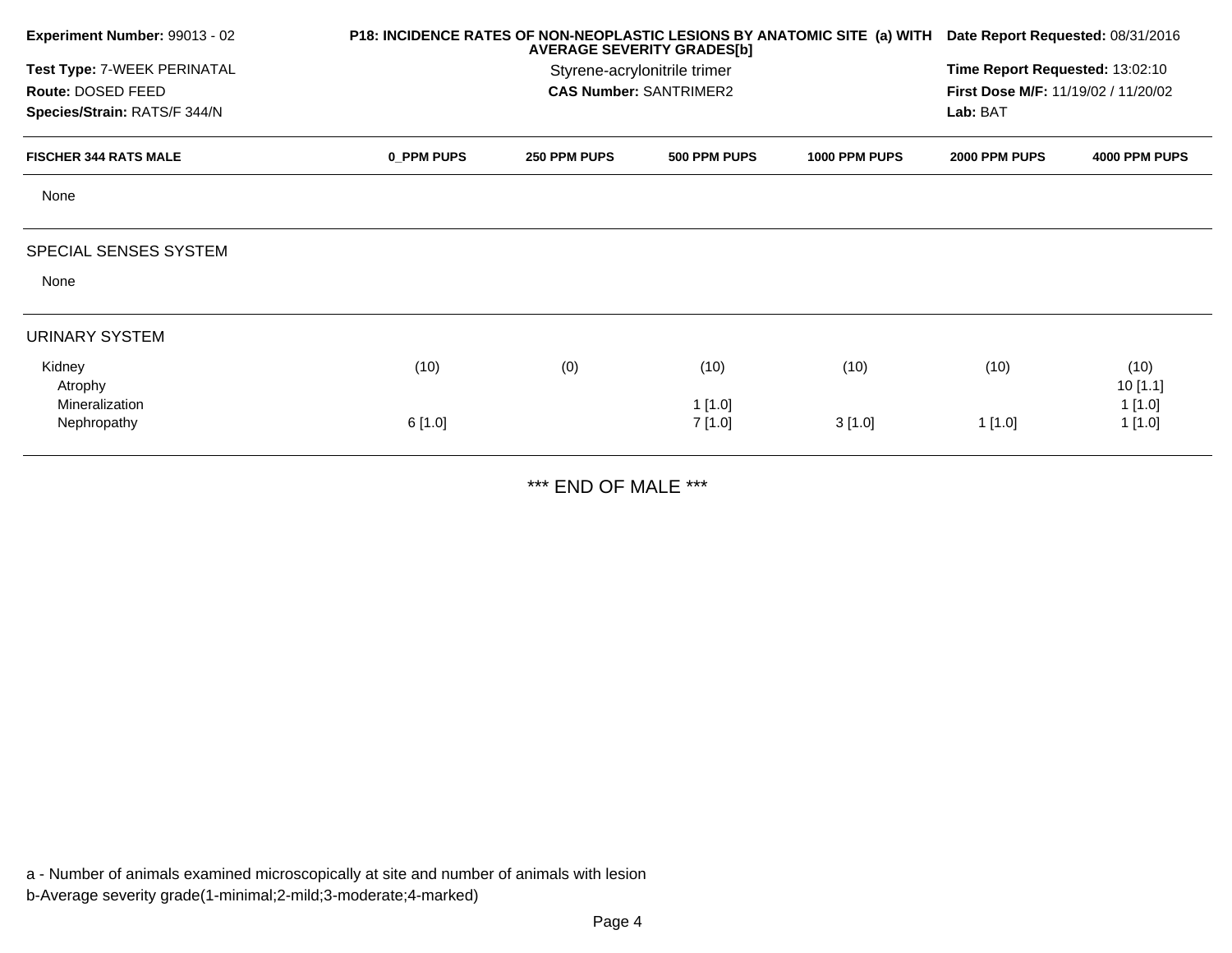| Experiment Number: 99013 - 02                                                            |            | P18: INCIDENCE RATES OF NON-NEOPLASTIC LESIONS BY ANATOMIC SITE (a) WITH Date Report Requested: 08/31/2016 |                                                                   |               |                                     |               |  |
|------------------------------------------------------------------------------------------|------------|------------------------------------------------------------------------------------------------------------|-------------------------------------------------------------------|---------------|-------------------------------------|---------------|--|
| Test Type: 7-WEEK PERINATAL                                                              |            |                                                                                                            | <b>AVERAGE SEVERITY GRADES[b]</b><br>Styrene-acrylonitrile trimer |               | Time Report Requested: 13:02:10     |               |  |
| Route: DOSED FEED                                                                        |            |                                                                                                            | <b>CAS Number: SANTRIMER2</b>                                     |               | First Dose M/F: 11/19/02 / 11/20/02 |               |  |
| Species/Strain: RATS/F 344/N                                                             |            |                                                                                                            |                                                                   |               | Lab: BAT                            |               |  |
| <b>FISCHER 344 RATS FEMALE</b>                                                           | 0 PPM PUPS | 250 PPM PUPS                                                                                               | 500 PPM PUPS                                                      | 1000 PPM PUPS | 2000 PPM PUPS                       | 4000 PPM PUPS |  |
| <b>Disposition Summary</b>                                                               |            |                                                                                                            |                                                                   |               |                                     |               |  |
| <b>Animals Initially In Study</b><br><b>Early Deaths</b><br><b>Survivors</b>             | 10         | 10                                                                                                         | 10                                                                | 10            | 10                                  | 10            |  |
| <b>Terminal Sacrifice</b>                                                                | 10         | 10                                                                                                         | 10                                                                | 10            | 10                                  | 10            |  |
| <b>Animals Examined Microscopically</b>                                                  | 10         | 10                                                                                                         | 10                                                                | 10            | 10                                  | 10            |  |
| <b>ALIMENTARY SYSTEM</b>                                                                 |            |                                                                                                            |                                                                   |               |                                     |               |  |
| Liver                                                                                    | (10)       | (0)                                                                                                        | (10)                                                              | (10)          | (10)                                | (10)          |  |
| Fatty Change                                                                             |            |                                                                                                            |                                                                   | 2[1.0]        | 1[1.0]                              | 10 [2.0]      |  |
| Hematopoietic Cell Proliferation                                                         | 3[1.0]     |                                                                                                            | 1[1.0]                                                            | 5[1.0]        | 4[1.0]                              | 8[1.0]        |  |
| Hepatodiaphragmatic Nodule                                                               | 4          |                                                                                                            | $\mathbf 1$                                                       | $\mathbf{1}$  | 3                                   | 3             |  |
| Inflammation, Chronic Active                                                             | 4[1.0]     |                                                                                                            | 4 [1.0]                                                           | 4[1.0]        | 3[1.0]                              |               |  |
| CARDIOVASCULAR SYSTEM                                                                    |            |                                                                                                            |                                                                   |               |                                     |               |  |
| None                                                                                     |            |                                                                                                            |                                                                   |               |                                     |               |  |
| <b>ENDOCRINE SYSTEM</b>                                                                  |            |                                                                                                            |                                                                   |               |                                     |               |  |
| None                                                                                     |            |                                                                                                            |                                                                   |               |                                     |               |  |
| <b>GENERAL BODY SYSTEM</b>                                                               |            |                                                                                                            |                                                                   |               |                                     |               |  |
| None                                                                                     |            |                                                                                                            |                                                                   |               |                                     |               |  |
| <b>GENITAL SYSTEM</b>                                                                    |            |                                                                                                            |                                                                   |               |                                     |               |  |
| Ovary                                                                                    | (10)       | (10)                                                                                                       | (10)                                                              | (10)          | (10)                                | (10)          |  |
| Atrophy                                                                                  | 4[1.0]     | 8[1.0]                                                                                                     | 7[1.0]                                                            | 7[1.0]        | 10 [1.2]                            | 10 [1.9]      |  |
| Uterus                                                                                   | (10)       | (0)                                                                                                        | (0)                                                               | (10)          | (10)                                | (10)          |  |
| Atrophy                                                                                  |            |                                                                                                            |                                                                   |               | 9[2.0]                              | 10 [2.3]      |  |
| a - Number of animals examined microscopically at site and number of animals with lesion |            |                                                                                                            |                                                                   |               |                                     |               |  |
|                                                                                          |            |                                                                                                            |                                                                   |               |                                     |               |  |

b-Average severity grade(1-minimal;2-mild;3-moderate;4-marked)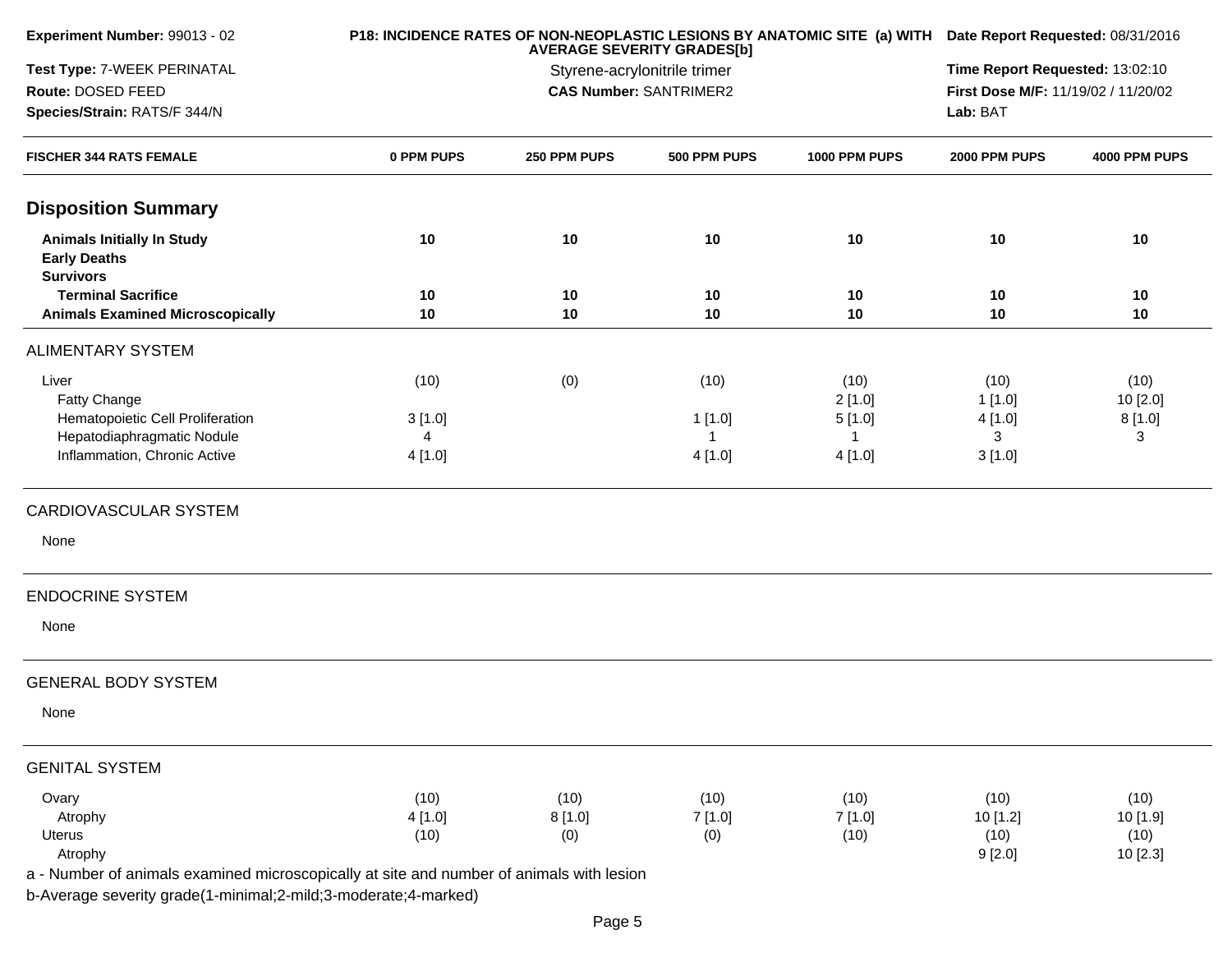| Experiment Number: 99013 - 02                                                       |                  |                                                                                    | P18: INCIDENCE RATES OF NON-NEOPLASTIC LESIONS BY ANATOMIC SITE (a) WITH Date Report Requested: 08/31/2016 |                  |                            |                           |
|-------------------------------------------------------------------------------------|------------------|------------------------------------------------------------------------------------|------------------------------------------------------------------------------------------------------------|------------------|----------------------------|---------------------------|
| Test Type: 7-WEEK PERINATAL<br>Route: DOSED FEED<br>Species/Strain: RATS/F 344/N    |                  | Time Report Requested: 13:02:10<br>First Dose M/F: 11/19/02 / 11/20/02<br>Lab: BAT |                                                                                                            |                  |                            |                           |
| <b>FISCHER 344 RATS FEMALE</b>                                                      | 0 PPM PUPS       | 250 PPM PUPS                                                                       | 500 PPM PUPS                                                                                               | 1000 PPM PUPS    | 2000 PPM PUPS              | 4000 PPM PUPS             |
| Vagina                                                                              | (10)             | (10)                                                                               | (10)                                                                                                       | (10)             | (10)                       | (9)                       |
| <b>HEMATOPOIETIC SYSTEM</b>                                                         |                  |                                                                                    |                                                                                                            |                  |                            |                           |
| Spleen<br>Hematopoietic Cell Proliferation<br>Lymphoid Follicle, Depletion Cellular | (10)<br>10 [1.0] | (0)                                                                                | (0)                                                                                                        | (10)<br>10 [1.0] | (10)<br>10 [1.5]<br>3[1.0] | (10)<br>10[2.4]<br>5[1.4] |
| Thymus<br>Atrophy                                                                   | (10)             | (0)                                                                                | (0)                                                                                                        | (0)              | (10)                       | (10)<br>7 [1.6]           |
| <b>INTEGUMENTARY SYSTEM</b>                                                         |                  |                                                                                    |                                                                                                            |                  |                            |                           |
| None                                                                                |                  |                                                                                    |                                                                                                            |                  |                            |                           |
| MUSCULOSKELETAL SYSTEM                                                              |                  |                                                                                    |                                                                                                            |                  |                            |                           |
| <b>Skeletal Muscle</b>                                                              | (10)             | (0)                                                                                | (0)                                                                                                        | (0)              | (0)                        | (10)                      |
| NERVOUS SYSTEM                                                                      |                  |                                                                                    |                                                                                                            |                  |                            |                           |
| <b>Brain</b><br>Cerebrum, Developmental Malformation                                | (10)<br>1[1.0]   | (10)<br>5[1.0]                                                                     | (10)<br>2[1.0]                                                                                             | (10)<br>1[1.0]   | (10)<br>2[1.0]             | (10)<br>7[1.1]            |
| <b>RESPIRATORY SYSTEM</b>                                                           |                  |                                                                                    |                                                                                                            |                  |                            |                           |
| None                                                                                |                  |                                                                                    |                                                                                                            |                  |                            |                           |
| SPECIAL SENSES SYSTEM                                                               |                  |                                                                                    |                                                                                                            |                  |                            |                           |
| None                                                                                |                  |                                                                                    |                                                                                                            |                  |                            |                           |

a - Number of animals examined microscopically at site and number of animals with lesion

b-Average severity grade(1-minimal;2-mild;3-moderate;4-marked)